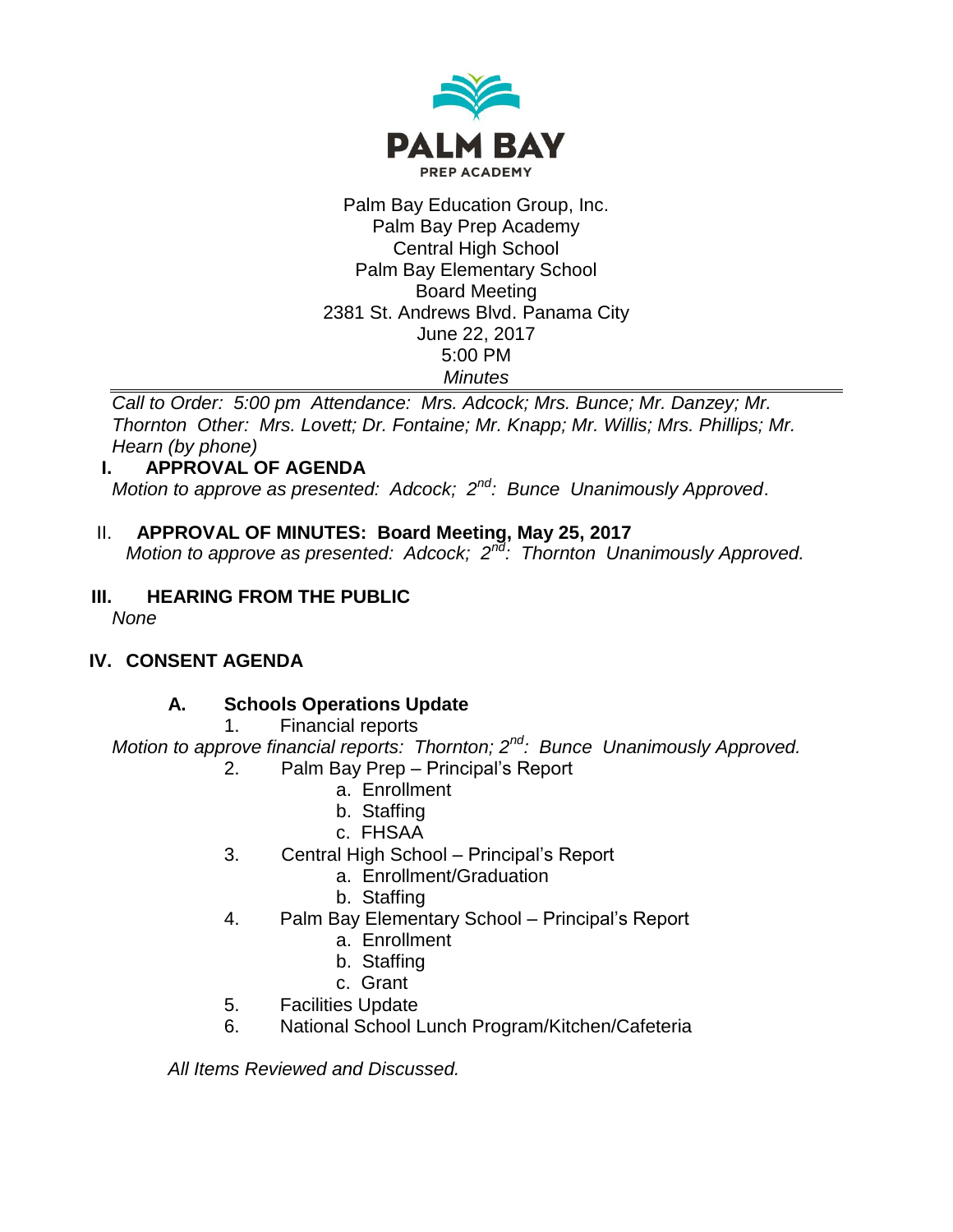

# **V. ACTION ITEMS**

#### **A. Palm Bay Education Group By-laws Amendment**

*Motion to approve the By-laws Amendment: Adcock; 2nd: Bunce Unanimously Approved.*

# **B. Resolution for Real Estate Closing**

*Motion to approve the resolution: Thornton; 2nd: Bunce Unanimously Approved.*

#### **C. Moving and Closing Expenses from Reserve Funds**

*Motion to allow funds to be expended from the unappropriated fund balance from both Palm Bay Prep Academy and Central High School: Adcock; 2nd: Bunce Unanimously Approved.*

#### **D. Health Services Agreement**

*Motion to approve the Health Services Agreement with Bay Haven Charter Academy, Inc.: Thornton; 2nd: Adcock Unanimously Approved.*

#### **E. Sublease agreement for Central High School Facility** *Motion to approve the sublease agreement: Bunce; 2nd: Adcock*

*Unanimously Approved.*

# **F. Bank Accounts for Palm Bay Elementary School**

*Motion to open 2 bank accounts for Palm Bay Elementary School at Centennial Bank; an operating account with signers as Board Chair, Executive Director and Chief Financial Officer; an internal account with signers as Executive Director and School Principal: Bunce; 2nd: Adcock Unanimously Approved.*

#### **G. Set Organizational Meeting Date and Time**

*Motion to set Organizational Meeting and Board Workshop for Friday, July 21, 2017 at noon: Thornton; 2nd: Adcock Unanimously Approved.*

# **VI. INFORMATION ITEMS**

- **Budgets**
- **Positions/Org Chart**
- **Next Meeting: Organizational Meeting**
- **Closing on Property – June 29**
- **Palm Bay Prep Moving Day – July 5**